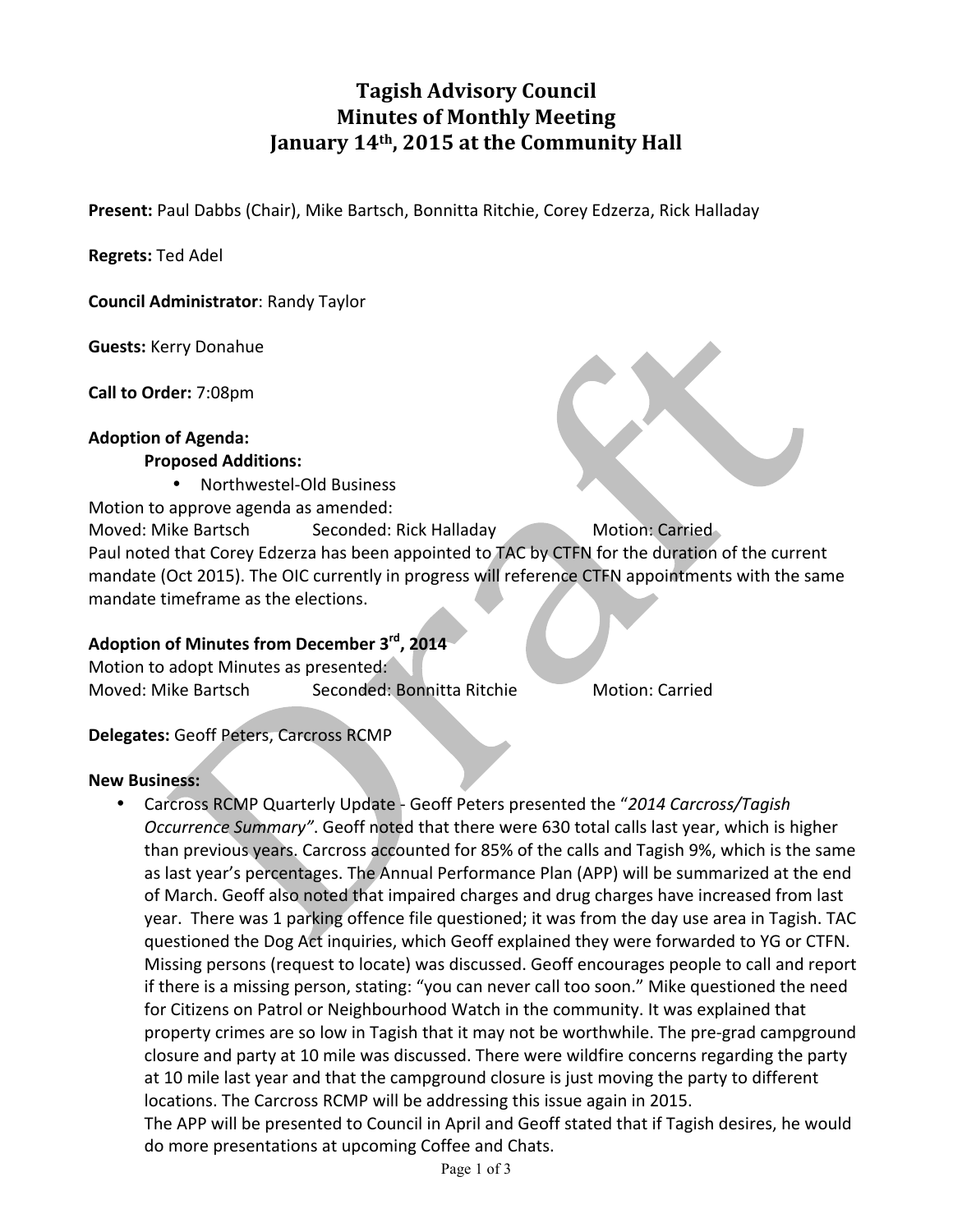- LAC Working Group the proposed working group will consist of representatives of various LACs to provide input regarding the current Municipal Act review. The main focus will be on how LACs role and responsibilities can be outlined and strengthened in the Municipal Act. Paul asked for ideas and anyone interested in sitting on the working group. Discussion about LAC's frustration regarding bylaws and the Dog Act ensued. TAC agreed to have someone sit on the working group, possibly alternating between Bonnitta, Mike, and Paul. It is not clear at this point which other LACs are willing to participate.
- New Building Canada Fund (NBCF) Infrastructure Projects: Paul provided overview of the NBCF program explaining the program is a federal government initiative to address aging infrastructure. Documents pertaining to "Projects for Consideration" and "Eligible Category Breakdown" were presented and discussed. The new community well in Tagish, which is currently under construction, was given as an example of a previous project under this plan. Discussion regarding a new community hall as a possible NBCF project ensued. TCA has proposed a new community centre, which has been supported by TAC. Other suggestions for possible projects include:
	- o Emergency radio infrastructure.
	- $\circ$  Day use parking infrastructure (noting that the Carcross docking facility was a NBCF project).
	- $\circ$  Second accesses to Taku and Tagish Estates subdivisions.
	- o Projects may be identified during the Local Area Planning process.

The deadline for application is February  $16<sup>th</sup>$ . Paul encouraged members to bring more ideas to the next meeting. Paul will contact Infrastructure Development, Community Services to inquire about the consultation process and invite them to the next meeting.

## **Old Business:**

- Local Area Planning (LAP) Update Paul: the January meeting scheduled to review the RFPs and recommend a contractor has been re-scheduled for February 2<sup>nd</sup>. An update will be provided at the next meeting
- Pennycook Rd (follow-up)- Carolyn was to follow-up regarding the application. Bonnitta will follow-up with Carolyn.
- OIC Update-the legal language is currently being worked on. All indications are that it is moving ahead and should be approved by spring. Once approved, there will be a transition process. It was suggested that the new community newsletter could be utilized for the education/promotion process.
- Community Well due to mechanical equipment delays, the new completion date is projected for the end of May.
- Day Use Area update YG's new Parks Supervisor will be coming to Tagish next week to view the area. Paul indicated he could meet with him; Geoff also stated that an RCMP member could be made available as well. This issue is also being addressed in the LAP process.